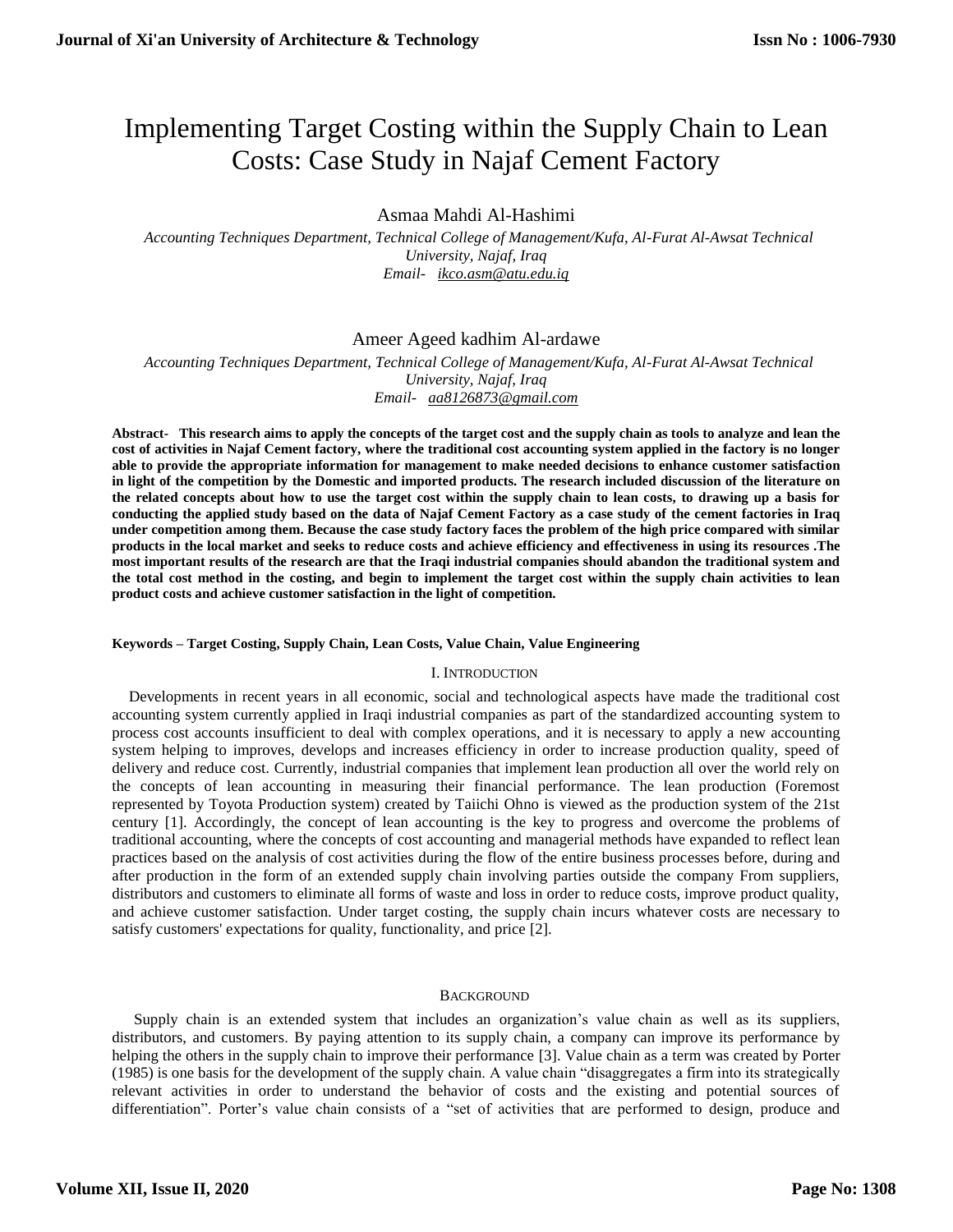market, deliver and support its product" [4]. The value chain (supply chain) is the set of processes that convert inputs into products and services for the firm's customers. The value chain includes both internal and supplier processes. Managers can use the value chain to determine which activities create customer value as reflected in product/service prices and, thus, revenues earned. By reducing or eliminating activities that add no value within the value chain, firms can become more efficient and effective [5]. The target costing can be integrated as a cost technique to measure and reduce costs with the supply chain to lean costs by identifying activities that create value within the supply chain, and then the target cost can be allocated to these activities according to the value add to the product [6]. The Target Costing was originally introduced in Japan under the name of Genka Kikaku and became popular in the management accounting literature in the 1990s as a broad concept and has been used with a variety of meanings [7]. A target cost is the difference between the sales price needed to capture a predetermined market share and the desired per-unit profit. The sales price reflects the product specifications or functions valued by the customer (referred to as product functionality). If the target cost is less than what is currently achievable, then management must find cost reductions that move the actual cost toward the target cost. Finding those cost reductions is the principal challenge of target costing [8].

## *I. Problem and Purpose*

Based on the above background, this research aims to overcome the problems of the traditional cost accounting system applied in Najaf Cement Factory, which is no longer able to provide relevance information to the management to make proper decisions that enhance customer satisfaction in light of the competition from local and imported products. By applying the concepts of target costing and supply chain as tools to analyze and lean cost by improving activities that add value and eliminating activities that do not add value throughout the supply chain from upstream to downstream of providing a quality product or service satisfying the customers.

#### LITERATURES REVIEWS

## *A. Lean Concept*

According to Womack, Jones, and Roos (1990), the term "lean" represents a system that utilizes fewer inputs in order to create the same outputs than those created by a traditional mass production system, while increasing the range of different finished goods for the end customer [9]. One of the main features of lean is the focus on eliminating waste or muda (in Japanese) - all things that do not add value to the product or service under the customer point of view by the means of continuous improvement tasks [10]. That is, as Ballard (1998) stated "Lean focused in getting right thing at right place and in the right quantity to improve productivity while reducing waste." [11]. So, the underlying objective of lean production is the elimination of waste. Berlin and Adams (2017) [12] asserted that "Lean production is all about maximizing value through the optimization of flow and elimination of waste. One way to reduce waste is to decrease the amount of handling associated with materials and parts as they go through the production chain."

In the Lean production which based on the Toyota Production System, the seven forms of waste in production are [13]:

- (1) production of defective parts,
- (2) production of more parts than required,
- (3) excessive inventories,
- (4) unnecessary processing steps,
- (5) unnecessary movement of workers,
- (6) unnecessary movement and handling of materials, and
- (7) workers waiting.

Successful implementation of lean manufacturing has brought about significant improvements, such as better quality, increased productivity, reduced lead times, major reductions in inventories, reduced setup times, lower manufacturing costs, and increased production rates [7]. At the Dennis (2002) model, the ultimate goal of lean production is customer focus. Customer focus implies the highest quality, at the lowest cost with the shortest lead time by continually eliminating waste. However, today customers have broader expectations than before. Thus, lean companies have added safety, environment, and morale to their core goals [1]. The concept of lean in its focus on customers meets the supply chain in that the purpose of identifying activities is to create value for the customer, and therefore the determination of activities to include only activities that add value to the customer running an operation lean means that an organization stimulates productivity and quality.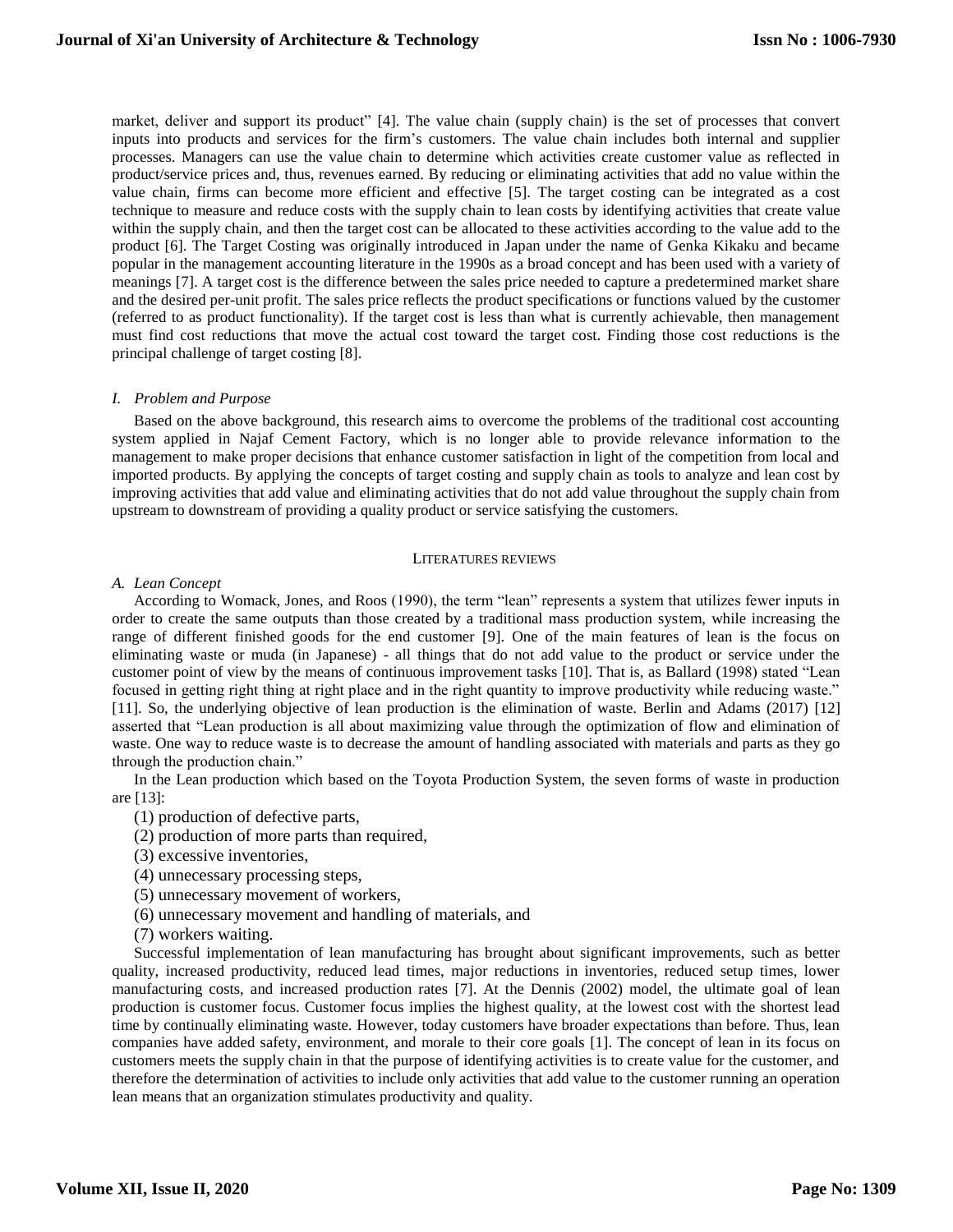## *B. Supply Chain as a Cost Technique to Lean Cost*

#### *1- Supply Chain Concept*

A supply chain is the collection of processes and resources required to make and deliver a product to the final customer. [13]

A supply chain defined by [14] as an integrated process wherein a number of various business entities (i.e., suppliers, manufacturers, distributors, and retailers) work together in an effort to: (1) acquire raw materials, (2) convert these raw materials into specified final products, and (3) deliver these final products to retailers. This chain is traditionally characterized by a forward flow of materials and a backward flow of information.

According, the supply chain includes all vendors, service providers, customers, and intermediaries as defined by [16] "the supply chain is the entities, processes, and information flows that involve the movement of materials, funds, and related information through the full logistics process, from the acquisition of raw materials to the delivery of finished products to the end-user."

Within this concept, the supply chain defined as a group of inter-connected participating companies that add value to a stream of transformed inputs from their source of origin to the end products or services as the value-added outputs that are demanded by the designated end-consumers [17].

Fig. 1 illustrates Company-internal supply chain structures related to Porter's value chain. The core ideas of the supply chain concept are: [5]

- a better collaboration between companies in the same supply chain will help to improve delivery service, better manage utilization and save costs particular for holding inventories
- individual businesses can no longer compete as solely autonomous entities, but rather as supply chains.



Fig.1 Company-internal supply chain structures [4]

Company's Value Chain Analysis is a useful way of thinking through how to deliver value to customers and reviewing all of the things can do to maximize that value. It takes place as a three-stage process: [18]

- Activity Analysis: identify the activities that contribute to the delivery of product or service.
- Value Analysis: identify the things that customers value in the way of conduct each activity, and then work out the changes that are needed.
- Evaluation and Planning: decide what changes to make and plan how will make them.

The bottom line is that customer value can be created within the supply chain when lean the cost activities that do not add value to the final product and re-created the processes that add value through the efficient flow of resources and information cross-company to maximize output using minimal inputs to achieve reduced cost, efficient delivery, high quality and flexibility with the supply chain

## *2- Lean in the Supply Chain*

Lean management can be adopted by organizations seeking to integrate their supply chain members and activities. Lean in the supply chain aims at applying the lean concepts to the whole functions within the entire supply chain members: suppliers, focal organizations, distributors, and customers. When lean is implemented across the entire supply chain, the supply chain is referred to as a lean supply chain (LSC) [19]. The lean supply chain is a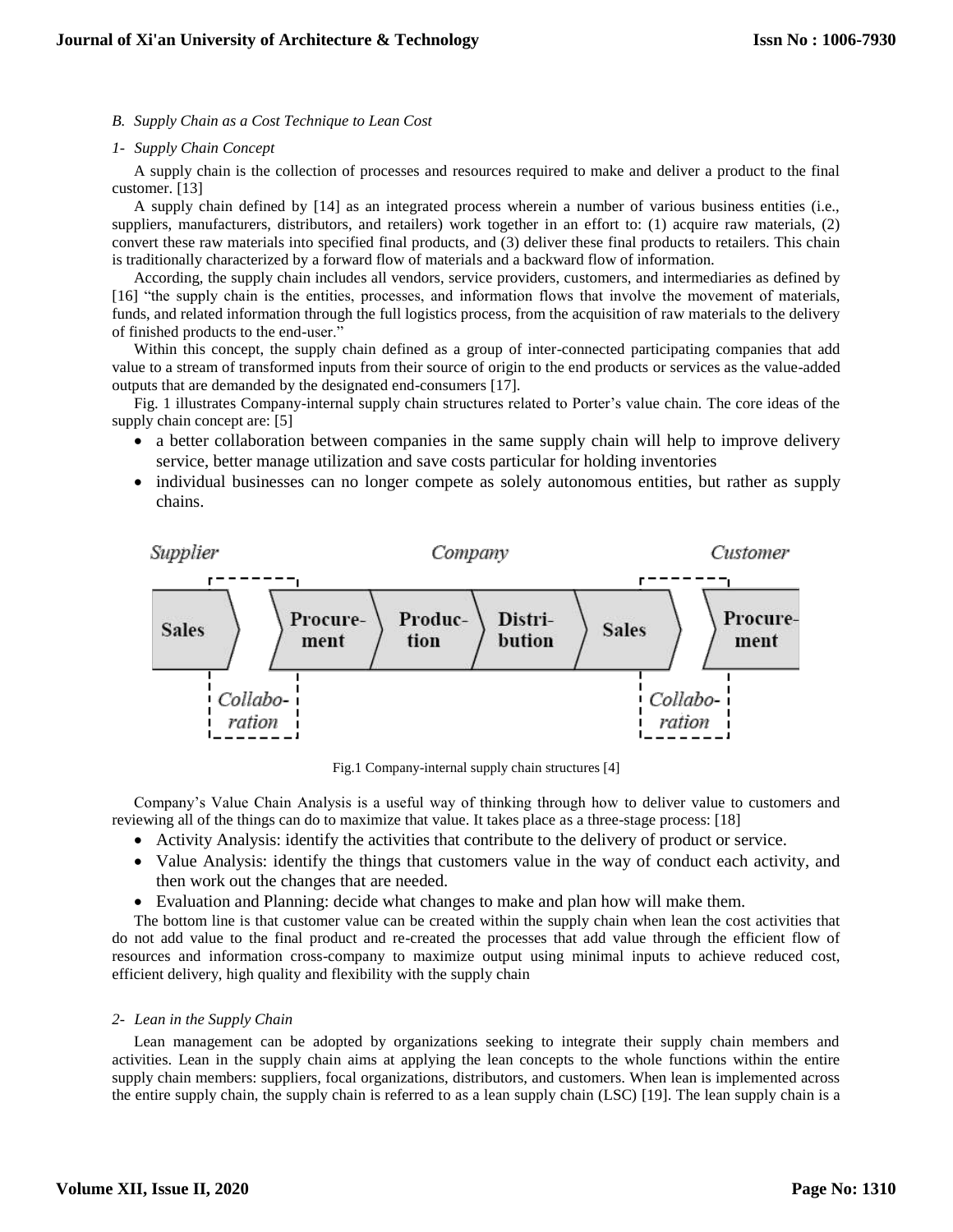strategy based on cost reduction and flexibility, focused on processes improvements, through the reduction or elimination of the all "wastes" (nonvalue adding operations). It embraces all the processes through the product life cycle, starting with the product design to the product selling, from the customer order to the delivery [20]. Therefore, a target cost defined as "the maximum amount of cost that can be incurred on a product and the firm can still earn the required profit margin from that product at a particular selling price." [24]. That is accomplishing through determining costs allover product-life cycle [25]. The difference between target costing and other approaches to product development is profound. Instead of designing the product and then finding out how much it costs, the target cost is set first and then the product is designed so that the target cost is attained [26]. Determination of the target cost of the product depends on numerous factors, some of which are a type of product, technical specifications and production requirements, consumers, market prices, costs, production and more [27]. As a result, considering all these factors in determining the target cost entails studying and analyzing all the functions of the supply chain from the acquisition of raw materials to the delivery of finished products and serve the end-user, to improve delivery service, better manage utilization and save costs in order to achieve the profit target. As Ghafeer et al., (2014) [27] identified one of the target cost characteristics it is a tool for planning and control at both the administrative and accounting levels, through its use in guiding objectives of cost, resources and activities, starting from the stage of planning and design of production and the end of the after-sales service and disposal of the product, in order to reducing the total cost through planning and cost estimation during the design stage of the product, and continued reduction of costs through the other stages of the product life cycle.

## *1- Target Costing Lean within the supply chain*

The concept of target costing is based on the idea that the costs of a future product should be managed in the earliest phases of the product's life cycle because these phases offer the biggest possibilities for significant cost reduction [29]. Target costing, unlike other costing approaches, is imbedded within the firm's product development and introduction process. For this reason, the target costing process requires information pertaining to the firm's competitive, product, and supply chain strategies [2]. This conceptual basis of the target cost is based on lean for the cost activities within the supply chain through the design of the product that satisfies the customer and can be manufactured and delivered as efficiently as possible and at the lowest cost according to the target cost of the product. This can be achieved by reducing the costs of acquisition of resources, production and distribution costs, as well as the costs of disposing of the product and customer service. That means product designs, material choices, specifications and tolerances, buy versus make decisions, process designs, and investment decisions need to be thought through before product design and development decisions are finalized [30, 31]. Thus, the target cost has an integral relationship with the supply chain and each complements the other to lean costs, where a target costing application can be used as an integral effort across the supply chain to diffuses cost reduction efforts by developing a collaborative relationship with suppliers and service providers. At this stage, suppliers and key sub suppliers are involved on the product development through early participation, value engineering and value analysis. As the degree of horizontal integration increases, the role of supplier relations become more critical in the target costing process [7].

The agility of the supply chain and the nature of customer requirements are two of the more important competitive forces affect the target costing for supply chains [32]. In order to ensure effectiveness, [2] argue that these competitive forces partly determine which of three approaches to target-costing should be deployed within supply chain: price-based, value-based, and activity-based cost management (ABCM). A price-based approach to target costing requires that the supply chain operate in a business environment characterized by stability and uniform customer requirements. Thus, is best suited for supply chains whose relationships are characterized by open-market negotiations or simple cooperative arrangements. Value-based target costing is best suited for trading partners whose relationships are characterized by joint efforts to simplify overall supply chain operations. ABCM-based approach to target costing is best suited for trading partners whose relationships are characterized not only by joint efforts to improve the supply chain, but also by joint efforts to develop and improve products. Thus, selection and use of the appropriate target costing approach based upon careful analysis of customer requirements and supply chain relationships should result in higher degrees of customer satisfaction, leading to improved competitiveness, profitability, and long-term sustainability. Blocher et al., (2010) [33] indicate that using target costing at an early phase in the product's life cycle help an organization consider the role of product design (an upstream activity) in reducing costs in the manufacturing and downstream phases of the life cycle to achieve a desired profit while satisfying the customer's expectations for quality and product features. Also, they mentioned that while once managers focused only on manufacturing costs, they now look at costs upstream (before manufacturing) and downstream (after manufacturing) in the product life cycle to get a comprehensive analysis of product cost and profitability. (as Fig. 2 illustrates)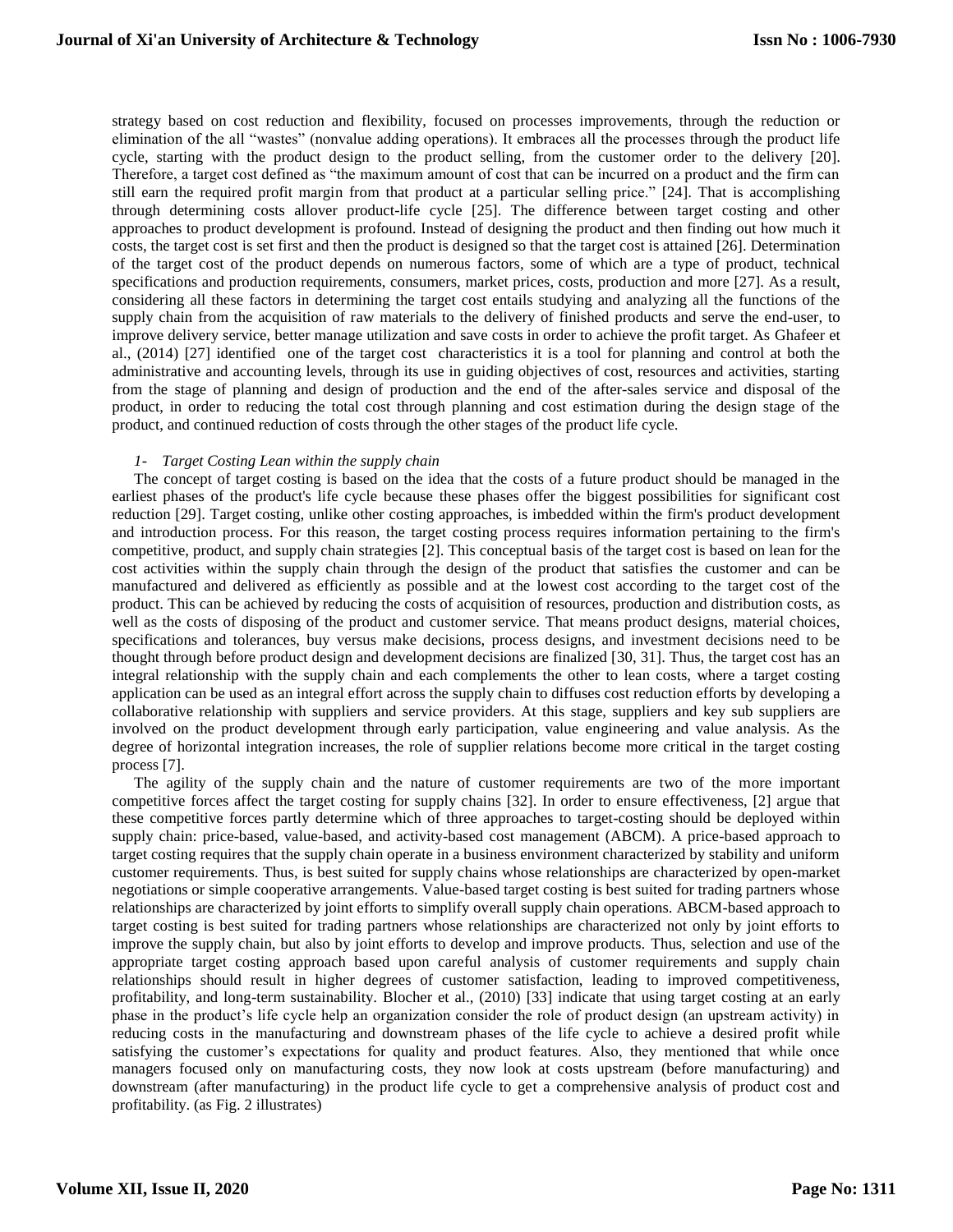

Fig.2 Target Costing in the Cost Life Cycle of a Product or Service [31]

With reference to Datar and Rajan (2008) [34], management accountants use their understanding of the value chain to estimate cost savings, and focuses on design decisions to reduce costs before costs get locked in. However, not all costs are locked in at the design stage, so, managers also use other improvement techniques, to reduce the time it takes to complete a task, eliminate waste, and improve operating efficiency and productivity. Implementing a target costing approach involves the following four steps. Step 1: Develop a Product That Satisfies the Needs of Potential Customers. Managers use customer feedback and market research information about competitors' products to change product features and designs. Step 2: Choose a Target Price. Managers respond aggressively to competitor's expectation to lower the prices by reducing the price and forecasts how much units increase in annual sales. Step 3: Derive a Target Cost per Unit by Subtracting Target Operating Income per Unit from the Target Price. Target operating income per unit is the operating income that a company aims to earn per unit of a product or service sold. Target cost per unit is the estimated long-run cost per unit of a product or service that enables the company to achieve its target operating income per unit when selling at the target price. It is often lower than the existing full cost of the product, and it is really just that—a target—something the company must strive to achieve.

Step 4: Perform Value Engineering to Achieve Target Cost. Value engineering is a systematic evaluation of all aspects of the value chain, with the objective of reducing costs and achieving a quality level that satisfies customers. Value engineering entails improvements in product designs, changes in materials specifications, and modifications in process methods and its distribution and service systems. To implement value engineering, managers distinguish value-added activities and costs from non-value-added activities and costs. This process is vital to management's objective of eliminating non-value-added costs. These are costs of activities that can be eliminated without deterioration of product quality, performance, or perceived value [21]. Figure 3 illustrates the proposed application of these steps to the target cost within the supply chain of the factory case study in order to lean costs and reach a competitive price while maintaining the quality of the product and achieve customer satisfaction.

#### RESEARCH METHODOLOGY

Najaf Cement Factory is one of the factories affiliated to the General Company for Southern Cement and one of the most important formations of the Ministry of Industry and Minerals, the factory was established in 1975, and currently has a production capacity of 900,000 tons per year with a single production line. It works in the wet way and produces ordinary Portland cement and holds the Iraqi quality certificate.

In order to lean the production cost and improve the value of the cement product for the customers using the target costing within the supply chain, the following steps were taken based on the data obtained from the factory management about the production costs, Company's relations with suppliers, the sales methods and other required data.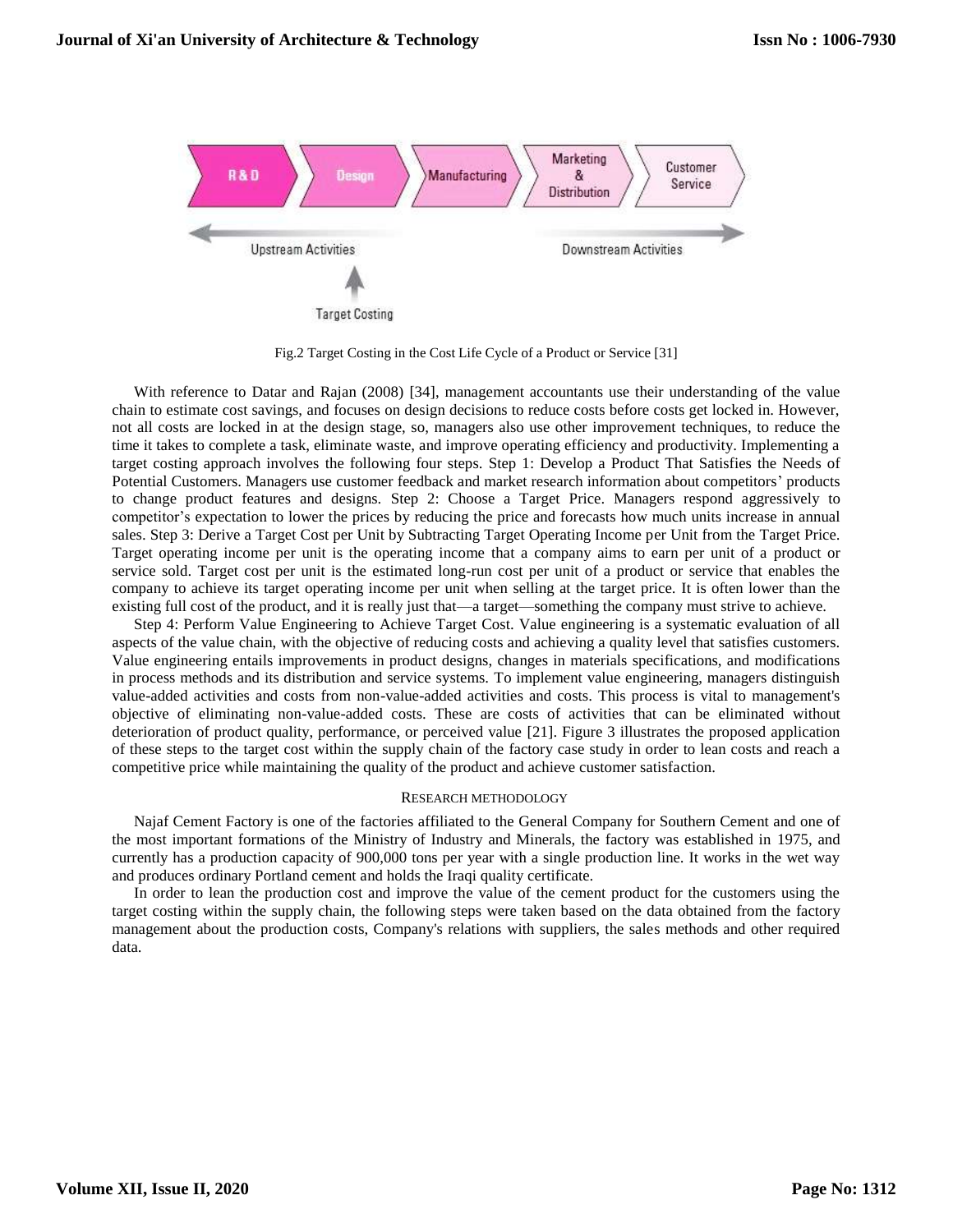

Due to the stability and uniform customer requirements, a price-based approach to target costing is used for this case study to ascertain the market prices and profit margins for product and to provide a means for negotiating compensation among trading partners for the performance of supply chain activities.

## *C. Actual Production Costs Data*

The factory uses the unified accounting system in Iraq, which includes in its general framework some principles and bases and cost treatments in addition to financial accounting, which is the basis of the system. The system recommended that the total cost method should be used to determine the cost of the product. In general, the cost centers in the factory according to this system are divided into the following groups:

- Production centers: include three basic production processes that the cement producing is going through: Raw materials acquisition and handling, Blending, and Pyro processing - Making clinker, and Finished cement grinding.
- Production Services Centers: include three main services: Electric power, Mechanical workshops, and Maintenance.
- Marketing services centers: include three main services provided: Warehousing and Logistics, Distribution and Transportation, and Marketing and Sales.
- Administrative Services Centers: include the departments that provide logistics services which are: Finance, Auditing, Quality Control, Human Resources and Research and Development.

In light of this, Table (1) shows the distribution of total costs to the cost centers according to cost records of Najaf Cement Factory for 2018.

| <b>Cost Centers</b>              | <b>Actual Costs</b><br>(thousand IDa) | <b>Production / Sales</b><br><b>Volume (Tons)</b> | <b>Cost per Ton</b><br>(ID) |
|----------------------------------|---------------------------------------|---------------------------------------------------|-----------------------------|
|                                  | <b>Production centers</b>             |                                                   |                             |
| <b>Raw materials acquisition</b> | 11452963                              | 676900                                            | 16920                       |
| <b>Making clinker</b>            | 10307666                              | 676900                                            | 15228                       |
| <b>Finished cement grinding</b>  | 8017074                               | 676900                                            | 11844                       |
|                                  | <b>Production Services Centers</b>    |                                                   |                             |
| <b>Electric power</b>            | 7444426                               | 676900                                            | 10998                       |
| <b>Mechanical workshops</b>      | 6299130                               | 676900                                            | 9306                        |
| <b>Maintenance</b>               | 3435889                               | 676900                                            | 5076                        |

Table 1. Total cost and cost per ton of cement for Najaf Cement Factory for 2018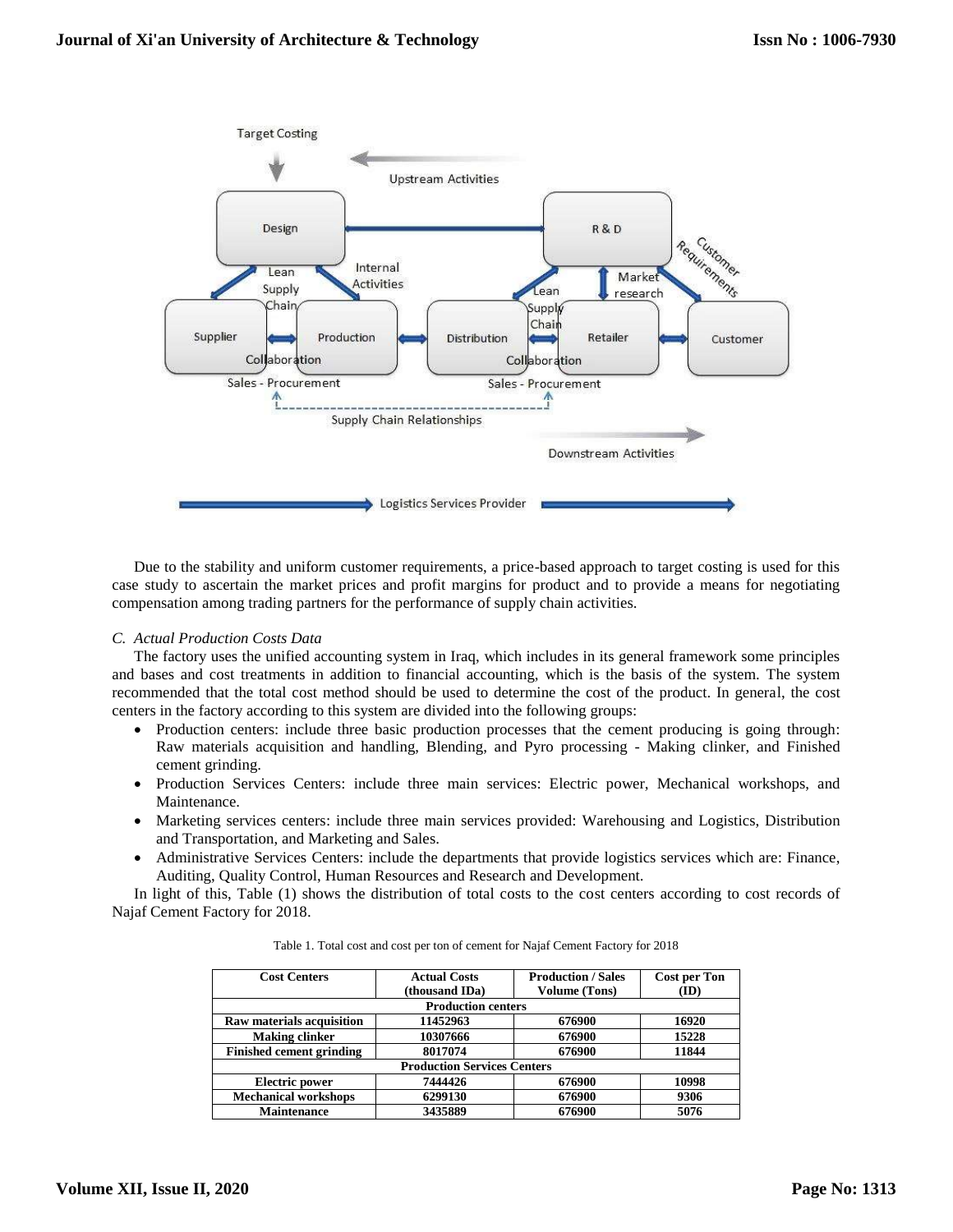| <b>Marketing and Administrative services centers</b> |          |        |       |  |  |  |
|------------------------------------------------------|----------|--------|-------|--|--|--|
| <b>Marketing services</b>                            | 4581185  | 676900 | 6768  |  |  |  |
| <b>Administrative services</b>                       | 5726481  | 676900 | 8460  |  |  |  |
| <b>Total cost</b>                                    | 57264814 | 676900 | 84600 |  |  |  |

a ID/ Iraqi Dinars

#### *D. Determine the target cost*

The company's management seeks to reduce the selling price in line with the competitive price of the product in the market, where 75000 ID is the price per ton of competitive cement. As a result of the price reduction, the company's management expects an increase in annual production and sales volume to reach annual production capacity. However, the management is not currently able to decide the price reduction according to the data of the total cost method used to determine the cost per ton 84,600 ID, which means selling at a loss.

The company's management also aims to achieve a target profit of 6750 ID per ton of cement, which targets the profitable ratio under the high competition in the market between domestic and imported products, which is 9% of the selling price. However, the current selling price of 85000 ID per ton does not enable the company to achieve the target profit rate after subtracting the total cost of the product.

Therefore, the target cost per ton is 68250 ID, which is lower than the actual total cost per ton of 84600 ID.

Assuming a constant annual production volume of 676900 tons, the total annual cost target would be equal to: Annual target cost = target cost per ton  $\times$  annual production

 $46198425000 = 68250 \times 676900$ 

Consequently, the management should analyze and evaluate the activities of the supply chain to lean costs by the difference between the total actual cost and the target cost, which is equal to 11066388692 ID:

Annual lean cost = actual annual cost - annual target cost

11066388692 = 57264813692 - 46198425000

## *E. Analysis and evaluation of supply chain activities*

According to Fig. 3, the supply chain activities of Najaf Cement factory can be divided into:

1- Upstream Activities: procurement from external suppliers

2- Internal Activities: Product manufacturing

3- Downstream Activities: distribution and sales to the customer

According to the cost centers and the cost data in Table 1, the costs of the supply chain activities of the factory should be analyzed according to the table 2:

| <b>Supply chain Activities</b>        | <b>Actual Costs</b>          | <b>Production / Sales</b> | <b>Cost per Ton</b> |  |  |  |
|---------------------------------------|------------------------------|---------------------------|---------------------|--|--|--|
|                                       | (thousand IDa)               | <b>Volume (Tons)</b>      | (ID)                |  |  |  |
|                                       | <b>Upstream Activities</b>   |                           |                     |  |  |  |
| Raw materials acquisition             | 11452963                     | 676900                    | 16920               |  |  |  |
|                                       | <b>Internal Activities</b>   |                           |                     |  |  |  |
| <b>Making clinker</b>                 | 10307666                     | 676900                    | 15228               |  |  |  |
| <b>Finished cement grinding</b>       | 8017074                      | 676900                    | 11844               |  |  |  |
| <b>Electric power</b>                 | 7444426                      | 676900                    | 10998               |  |  |  |
| <b>Mechanical workshops</b>           | 6299130                      | 676900                    | 9306                |  |  |  |
| <b>Maintenance</b>                    | 3435889                      | 676900                    | 5076                |  |  |  |
|                                       | <b>Downstream Activities</b> |                           |                     |  |  |  |
| <b>Marketing services</b>             | 4581185                      | 676900                    | 6768                |  |  |  |
| <b>Upstream/Downstream Activities</b> |                              |                           |                     |  |  |  |
| <b>Administrative services</b>        | 5726481                      | 676900                    | 8460                |  |  |  |
| <b>Total cost</b>                     | 57264814                     | 676900                    | 84600               |  |  |  |

|  | Table 2. Supply Chain activities Costs according to the total cost of Najaf Cement Factory for 2018 |  |  |  |
|--|-----------------------------------------------------------------------------------------------------|--|--|--|
|  |                                                                                                     |  |  |  |

To lean costs of these activities requires analysis to sub-activities and an assessment of whether they add value or not add value to the product from the customer's point of view, to exclude the costs of activities that do not add value. Thus, the target cost can be allocated to these activities according to the value add to the product.

*1- Upstream Activities:*

Raw material preparation: this activity of the factory supply chain supplies a variety of raw ingredients needed for the product raw mix through a variety of blending and sizing operations. The cost of these activities is 20% of the total cost. The materials of the basic mixture consist of:

Limestone: the supplying cost of 45% by contracting four companies.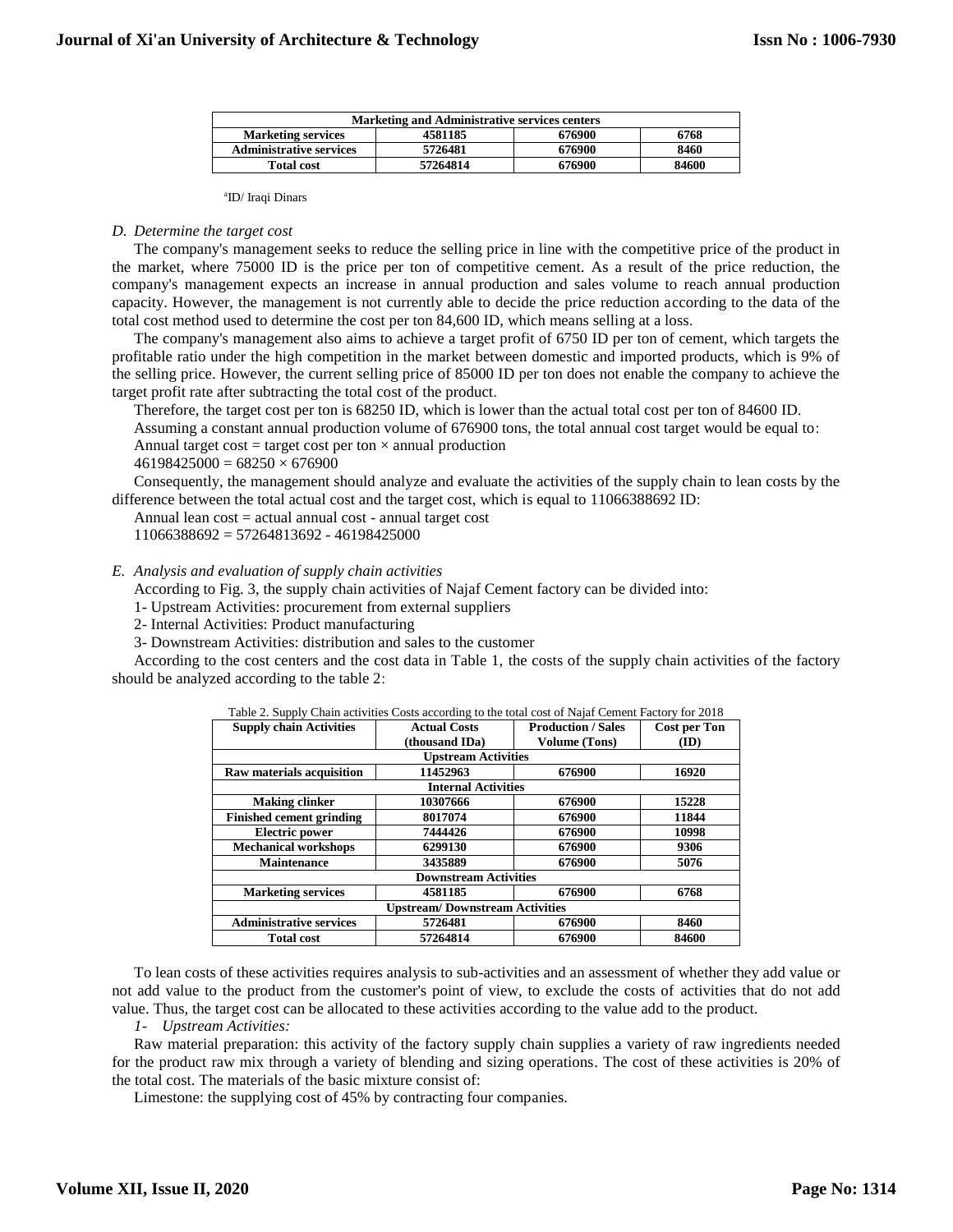Clay: the supplying cost of 15% by contracting one company.

Iron oxide: the supplying cost of 30% by contracting two companies.

Water: the supplying cost of 10% by contracting two companies.

These materials, excavated from quarries or mines, and purchased from an external supplier, through the contracting of suppliers to extract these materials and transport them to the storage areas inside the factory in preparation for the process of crushing and milling. The total cost of this activity includes a set of direct and indirect costs as shown in Table 3 according to cost records of Najaf Cement Factory for 2018

| <b>Cost elements</b>        | <b>Total Actual Costs</b> | Ratio to total |
|-----------------------------|---------------------------|----------------|
|                             | (thousand ID)             | cost %         |
|                             | <b>Variable costs</b>     |                |
| <b>Direct wages</b>         | 1259826                   | 0.11           |
| <b>Indirect wages</b>       | 801707                    | 0.07           |
| <b>Commodities supplies</b> | 1947004                   | 0.17           |
| <b>Service supplies</b>     | 1030767                   | 0.09           |
| Other costs                 | 458118                    | 0.04           |
| <b>Total variable costs</b> | 5497422                   | 0.48           |
|                             | <b>Fixed costs</b>        |                |
| <b>Salaries</b>             | 1603415                   | 0.14           |
| <b>Commodity Supplies</b>   | 13743556                  | 0.12           |
| <b>Service supplies</b>     | 1145296                   | 0.10           |
| <b>Interest and Rents</b>   | 1259826                   | 0.11           |
| <b>Depreciation</b>         | 343589                    | 0.03           |
| Other costs                 | 229059                    | 0.02           |
| <b>Total fixed costs</b>    | 5955541                   | 0.52           |
| <b>Total cost</b>           | 11452963                  | %100           |

Table 3. Cost elements of Upstream activities of Najaf Cement Factory for 2018

From the analysis and evaluation of the cost elements in Table 3 which represent the most important activity in the supply chain involving the relationship with partners, it is clear that the company's management need to lean many of the cost elements, the most important of which:

- The high percentage of fixed costs, especially salaries, which means that the production is charged with idle capacity costs which do not add value to the customer, so management has to abandon the total cost method in pricing.
- Commodity supplies represent the costs of obtaining raw materials and other supplies necessary for the operation, such as fuel, spare parts, electricity, and any other supplies. It is noticeable that the percentage of fixed commodity supplies costs is high compared to the percentage of its variable costs, because the management depends on contracts in supplying of raw materials and does not do that for the fuel and spare tools, and therefore the management must rely on suppliers and negotiate to get fuel and other supplies needed at lower prices.
- Service supplies represent maintenance costs, rental of equipment, transportation, travel, hospitality, telecommunications, and insurance. It is noticeable the high percentage of variable costs due to higher maintenance costs. The management can also rely on negotiating to get these services from external suppliers at short or medium-term contracts to ensure the quality of service at more appropriate prices instead of doing it directly.
- Increased salary rates 14% and indirect wages 7% compared to direct wages 11%, due to the number of permanent employees versus temporary workers at daily wages. The difference in wages rate represents costs do not add value if assuming that all workers permanent and temporary performing the same tasks are paid the same wage rate.

So, in order to lean the costs of this activity from the supply chain, the company's management must seek to improve activities that add value and exclude activities that do not add value in order to enhance the value of the product through:

- Eliminate idle capacity costs.
- Reduce the acquisition cost of raw materials and other supplies.
- Reduce the costs of other services such as maintenance and transportation by getting them from the services providers instead of directly providing.
- Improve productivity and reduce the number of workers.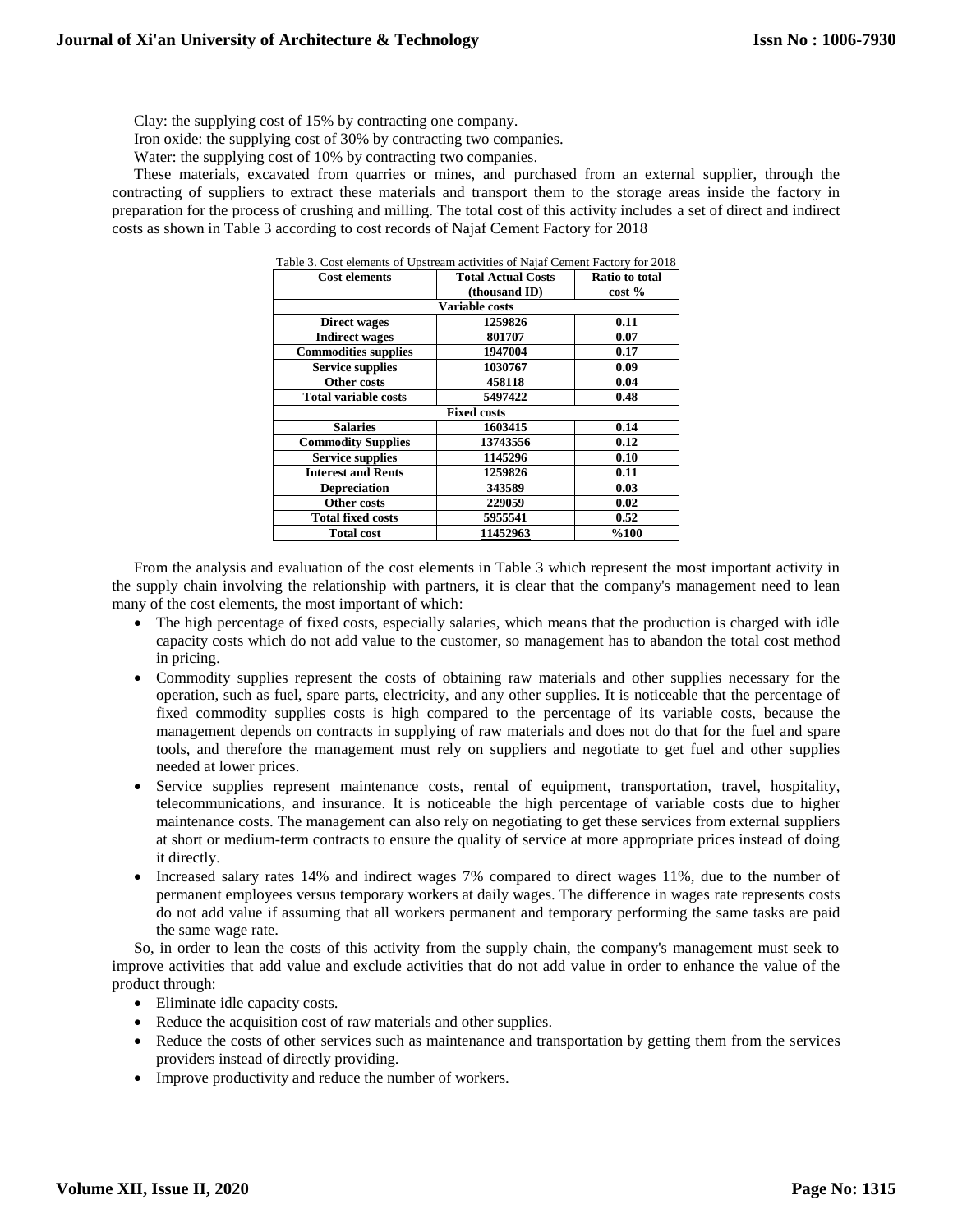## *2- Internal Activities:*

These activities focus on the cement production process and are represented by basic two-step processes where clinker is first produced from raw materials. In the second step, cement is produced from the clinker. To complete these steps optimally, the production process requires a set of support services concentrated in three main activities are: the supply of electric power, mechanical workshop services, and maintenance.

Internal manufacturing activities: these activities include heated of processed raw materials after blending and homogenization in a special kiln for a wet way in cement manufacturing, where this method consumes a lot of energy in several processes of melting raw materials and converted to clinker. Next, it is transferred to the ball mills and add gypsum by almost 5%, then grind the mixture to produce cement. The management of the company does not depend on any of the suppliers for the suppling of gypsum or any other supplies required by these production processes. Table 4 shows the total cost elements of the two-step process.

| <b>Cost elements</b>        | <b>Making clinker</b>     |                       | <b>Finished cement grinding</b> |                       |
|-----------------------------|---------------------------|-----------------------|---------------------------------|-----------------------|
|                             | <b>Total Actual Costs</b> | <b>Ratio to total</b> | <b>Total Actual Costs</b>       | <b>Ratio to total</b> |
|                             | (thousand ID)             | $\cos t \%$           | (thousand ID)                   | $\cos t \%$           |
|                             |                           | <b>Variable costs</b> |                                 |                       |
| Direct wages                | 824613                    | 0.08                  | 1683586                         | 0.21                  |
| <b>Indirect wages</b>       | 618460                    | 0.06                  | 1282732                         | 0.16                  |
| <b>Commodities supplies</b> | 1339997                   | 0.13                  | 1202561                         | 0.15                  |
| <b>Service supplies</b>     | 824613                    | 0.08                  | 881878                          | 0.11                  |
| Other costs                 | 309230                    | 0.03                  | 160341                          | 0.02                  |
| <b>Total variable costs</b> | 3916913                   | 0.38                  | 5211098                         | 0.65                  |
|                             |                           | <b>Fixed costs</b>    |                                 |                       |
| <b>Salaries</b>             | 2164610                   | 0.21                  | 801707                          | 0.10                  |
| <b>Commodity Supplies</b>   | 1546150                   | 0.15                  | 721537                          | 0.09                  |
| <b>Service supplies</b>     | 1236920                   | 0.12                  | 641366                          | 0.08                  |
| <b>Interest and Rents</b>   | 618460                    | 0.06                  | 240512                          | 0.03                  |
| <b>Depreciation</b>         | 515383                    | 0.05                  | 320683                          | 0.04                  |
| Other costs                 | 309230                    | 0.03                  | 80171                           | 0.01                  |
| <b>Total fixed costs</b>    | 6390753                   | 0.62                  | 2805976                         | 0.35                  |
| <b>Total cost</b>           | 10307666                  | %100                  | 8017074                         | %100                  |

| Table 4. Cost elements of Internal Production activities of Naiaf Cement Factory for 2018 |  |
|-------------------------------------------------------------------------------------------|--|
|                                                                                           |  |

From the analysis and evaluation of the cost elements in Table 4, the most important cost items need to lean can be diagnosed as follows:

- Although the production processes depend on mechanization and kilns, whether in clinker or cement manufacturing, it is noted the high rates of salaries and wages. The company adopts the salary system according to the functional gradient in Iraqi law, and because of the increase in the number of permanent employees from engineers, technicians and skilled workers, the proportion of fixed salaries high in both production activities, this increases the burden of idle capacity and activities that do not add value to the product. They should be excluded and the activity's share of the target cost for labor should be determined by the value it adds.
- As a result of the adoption of the traditional system in costs distribution, the commodity supplies and the needed fuel and spare parts are distributed to various activities according to the number of machines hours not according to the operating capacity for the machinery or appropriate cost drivers, and thus arbitrarily consider a large part of these costs fixed, which are also relatively expensive because of direct suppling.
- Gypsum is supplying by direct purchase as needed. The management does not approve contracting with suppliers as the quantity added with clinker for cement production is small.
- There is not a small percentage ranging from 3-6% of other costs distributed between fixed and variable costs such as loss of assets or accidental incidents, which should not be charged as production costs as they do not add value.

Therefore, leaning the costs of internal production activities of the factory supply chain requires management to abandon the traditional cost distribution system and doing further analyze the sub-activities within each major activity and track costs on a cause-and-effect basis. So, it is possible to determine the share of these activities from the target cost based on the value-added by each sub-activity and thus can be lean the costs through:

- Increase production and reduce idle capacity.
- Achieving work flexibility by training employees and the adoption of team works to increase productivity and reduce downtime.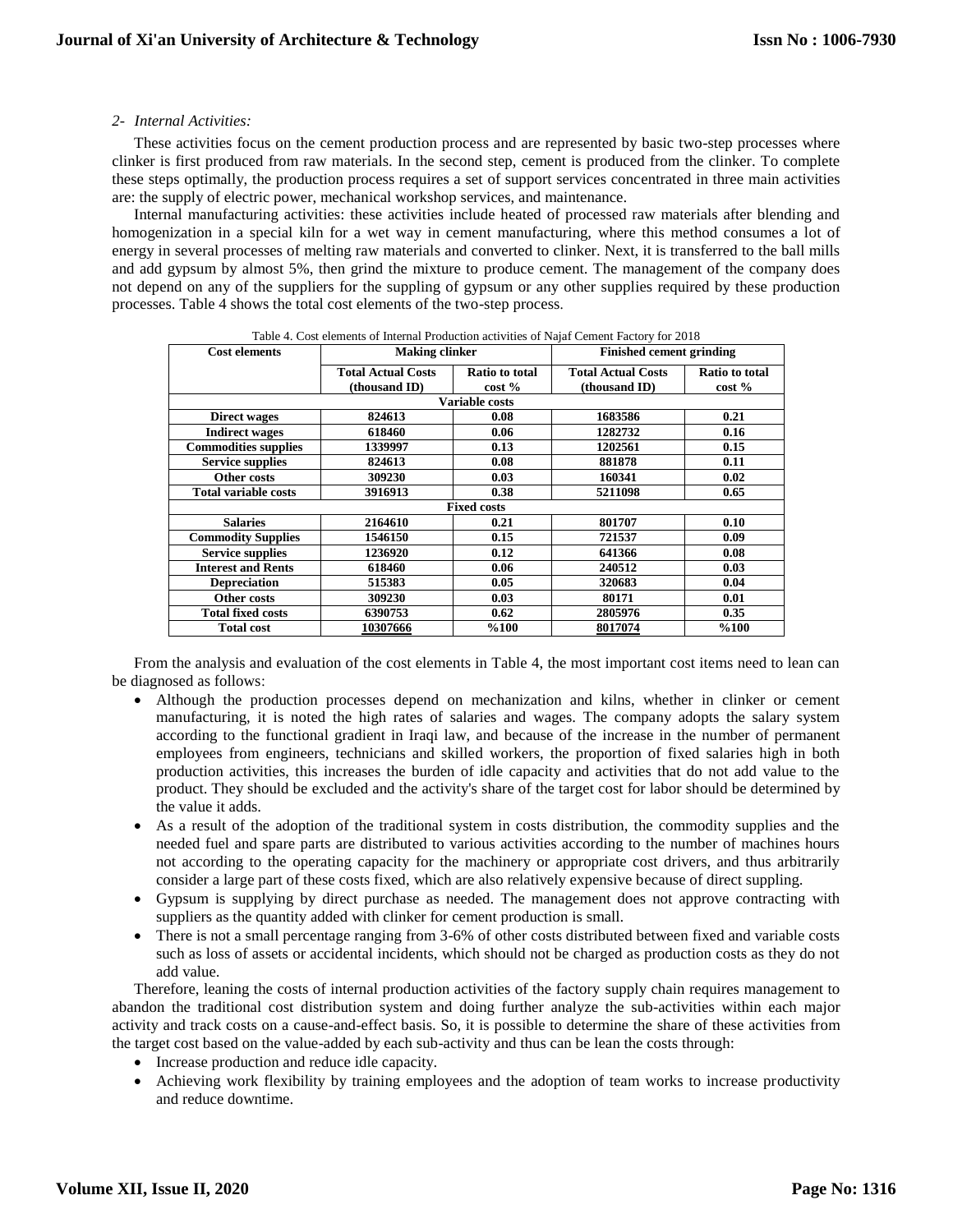- Outsourcing of gypsum, rather than obtained directly.
- Improved negotiation with suppliers to obtain production supplies in larger quantities to benefit from lower prices commensurate with the target cost.
- Improve performance and maintain assets to reduce other and incidental costs.

Internal Support Services activities: according to the traditional costing system applied in the factory, the completion of production activities requires support services activities, these activities are provided through independent cost centers redistributed its costs to manufacturing activities according to a single applied rate commensurate with the nature of the service provided. The total actual costs of these activities are 17179445 ID, or 30% of the total cost (17179445/57264814), which are indirect costs that the most amount of it represents engineers and technicians' salaries, in addition to equipment depreciation or rent and other materials or supplies used. Therefore, are almost fixed or semi-fixed costs. The rate 30% of these costs are considered high, requiring evaluation or value engineering and modifications in the details of the completed activities and linking them to the cost pool using ABC instead of aggregating them in a specific cost center, so, it can be leaning the costs of removable activities without affecting the performance of the production process or product quality.

## *3- Downstream Activities*

According to the definitions of the traditional cost system adopted in the factory, the marketing service centers carry out marketing research and product selling, storage services, product packaging, transportation, and distribution. The administrative service centers are the centers that undertake all administrative and financial tasks and exercise supervision and internal control and follow-up. The marketing costs of Najaf Cement Factory constitute 8% of the total cost, and the administrative costs constitute 10%. This means that the customer will be charged these costs even though they may not add value in most of their activities. The factory markets cement with two types of nonpacked and packed cement, often the nonpacked cement is directly supplied by the factory to the construction sites of government projects according to special needs and prices in coordination with government agencies or implementing private companies. Packed cement supplying to end customers through a group of agents approved by the management. However, the marketing and transportation costs were not assigned to the first type and the packing costs for the second type, rather the cost of producing one ton was calculated in aggregate, this mean the customers of both types bear costs that do not add value to them.

The management of the factory consists of a large number of employees exceeding 50 in charge of payments, accounting and financial management in addition to the tasks of internal control, research and development, and quality control. The management has no perceptions on how to design the supply chain to coordinate and lean these activities, for example through the following:

- Transportation logistics and reduce costs.
- Careful selection of sales agents and negotiate with them on the method of payment whether cash or deferred to meet the supplier's payment.
- On-time delivery to reduce inventory costs to a minimum.
- Improving the financial system and information flow by using of IT system.
- Concern to the efficiency of personnel and opting between permanent employee or outsourcing, especially for quality inspection and product development.

#### RESULTS

As a result of the previous analysis of the factory supply chain activities, and to have a basis for management to lean cost, the first step proposed by this research is to apportion the total target cost on the supply chain activities according to the ratio of the costs of each activity to the total cost. Consequently, based on value engineering and evaluation of supply chain activities, management can determine which reduction or elimination for non-add value activities can lean costs within supply chain activities in proportion to the value that activities create when performing. Assuming the actual cost and production data for 2018, the amount of cost lean per ton per activity as shown in Table 5 will be as follows:

Target Cost of Activity = Total Target Cost x Actual Cost of Activity / Total Actual Costs

Cost lean = actual cost - target cost

Cost lean per ton  $=$  Cost lean / volume of production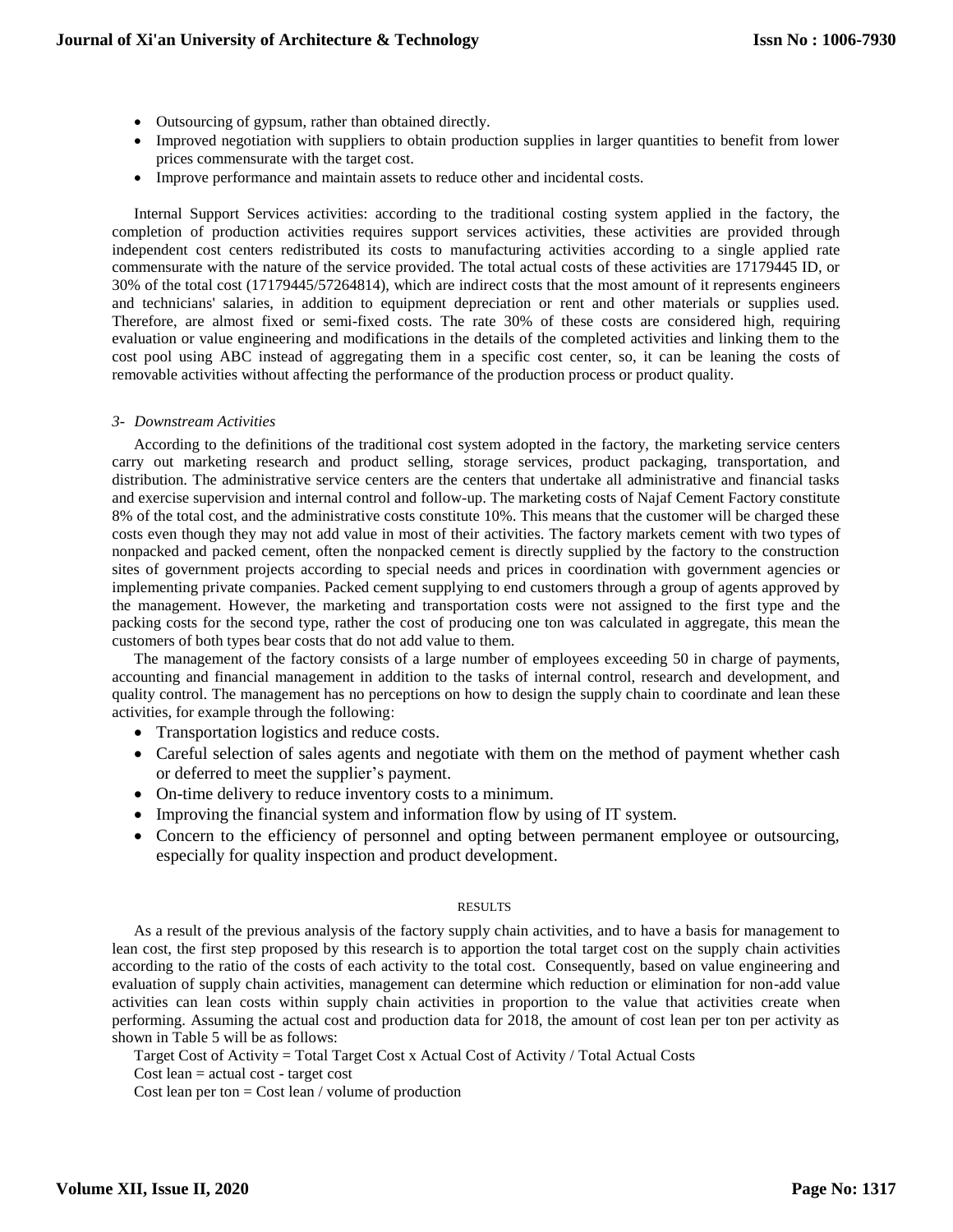| <b>Supply chain Activities</b>        | <b>Actual Costs</b>        | <b>Target Costs</b>        | Cost lean     | Cost lean per               |
|---------------------------------------|----------------------------|----------------------------|---------------|-----------------------------|
|                                       | (thousand ID)              | (thousand ID)              | (thousand ID) | $\textbf{Ton}(\textbf{ID})$ |
|                                       |                            | <b>Upstream Activities</b> |               |                             |
| Raw materials acquisition             | 11452963                   | 9239685                    | 2213278       | 3270                        |
|                                       | <b>Internal Activities</b> |                            |               |                             |
| <b>Making clinker</b>                 | 10307666                   | 8315717                    | 1991949       | 2943                        |
| <b>Finished cement grinding</b>       | 8017074                    | 6467780                    | 1549294       | 2289                        |
| <b>Electric power</b>                 | 7444426                    | 6005795                    | 1438631       | 2125                        |
| <b>Mechanical workshops</b>           | 6299130                    | 5081827                    | 1217303       | 1798                        |
| <b>Maintenance</b>                    | 3435889                    | 2771905                    | 663984        | 981                         |
|                                       |                            |                            |               |                             |
| <b>Marketing services</b>             | 4581185                    | 3695874                    | 885311        | 1308                        |
| <b>Upstream/Downstream Activities</b> |                            |                            |               |                             |
| <b>Administrative services</b>        | 5726481                    | 4619843                    | 1106638       | 1635                        |
| <b>Total cost</b>                     | 57264814                   | 46198426                   | 11066388      | 16349                       |

Table 5. Apportion the total target cost on the supply chain activities of Najaf Cement Factory for 2018

The amount of cost lean per ton achieved in Table 5 will be the basis for the implementation of the target cost within the supply chain activities that can be accomplished at the cost allowed according to the value engineering results of each activity to eliminate non-add value activities equal to the total amount of lean for each activity according to the volume of production expected to be achieved due to cost lean. Table 6 shows the total proposed amount of lean for each activity within the supply chain of Najaf Cement Factory to achieve the management expected increase in production volume up to the goal of achieving production capacity according to the following equation:

Total cost lean per activity = cost lean per ton  $\times$  target production volume

|  |  | Table 6. Proposed cost lean per activity within the supply chain of Najaf Cement factory based on production capacity |  |  |
|--|--|-----------------------------------------------------------------------------------------------------------------------|--|--|
|  |  |                                                                                                                       |  |  |

| <b>Supply chain Activities</b>        | Cost lean per<br>$\textbf{Ton}(\textbf{ID})$ | <b>Target Production/</b><br><b>Sales Volume (Tons)</b> | Proposed cost lean<br>per activity<br>(thousand ID) |  |  |  |  |
|---------------------------------------|----------------------------------------------|---------------------------------------------------------|-----------------------------------------------------|--|--|--|--|
|                                       | <b>Upstream Activities</b>                   |                                                         |                                                     |  |  |  |  |
| Raw materials acquisition             | 3270                                         | 900000                                                  | 2943000                                             |  |  |  |  |
|                                       | <b>Internal Activities</b>                   |                                                         |                                                     |  |  |  |  |
| <b>Making clinker</b>                 | 2943                                         | 900000                                                  | 2648700                                             |  |  |  |  |
| <b>Finished cement grinding</b>       | 2289                                         | 900000                                                  | 2060100                                             |  |  |  |  |
| <b>Electric power</b>                 | 2125                                         | 900000                                                  | 1912500                                             |  |  |  |  |
| <b>Mechanical workshops</b>           | 1798                                         | 900000                                                  | 1618200                                             |  |  |  |  |
| <b>Maintenance</b>                    | 981                                          | 900000                                                  | 882900                                              |  |  |  |  |
|                                       | <b>Downstream Activities</b>                 |                                                         |                                                     |  |  |  |  |
| <b>Marketing services</b>             | 1308                                         | 900000                                                  | 1177200                                             |  |  |  |  |
| <b>Upstream/Downstream Activities</b> |                                              |                                                         |                                                     |  |  |  |  |
| <b>Administrative services</b>        | 1635                                         | 900000                                                  | 1471500                                             |  |  |  |  |
| <b>Total cost</b>                     | 16349                                        | 900000                                                  | 14714100                                            |  |  |  |  |

Then, for management to take any proposals for cost lean, it must determine which of the supply chain activities can be carried out at its target cost based on relationships with all external or internal partners and then determine the amount of both fixed and variable cost elements based on the value that it adds.

#### CONCLUSION AND DISCUSSION

Iraqi industrial companies should abandon the traditional system and the total cost method in costing, as it does not meet the information flow requirements necessary for management to make decisions to achieve customer satisfaction, especially satisfaction with the price of the product under competition. The implementation of the target cost within the supply chain activities will achieve lean in product cost based on the competitive selling price in a manner that helps to improve and increase the efficiency of the entire business processes before, during and after production by coordinating the relationship with all parties within the supply chain and determining which of them (eg suppliers and distributors) have the ability to perform supply chain activities at target cost in order to maximize the value created to the customer.

Cost management tools aimed at reducing costs such as value engineering and activity-based costing are necessary to implement target costing to lean the cost of supply chain activities that do not add value, the most important are:

Eliminate idle capacity costs.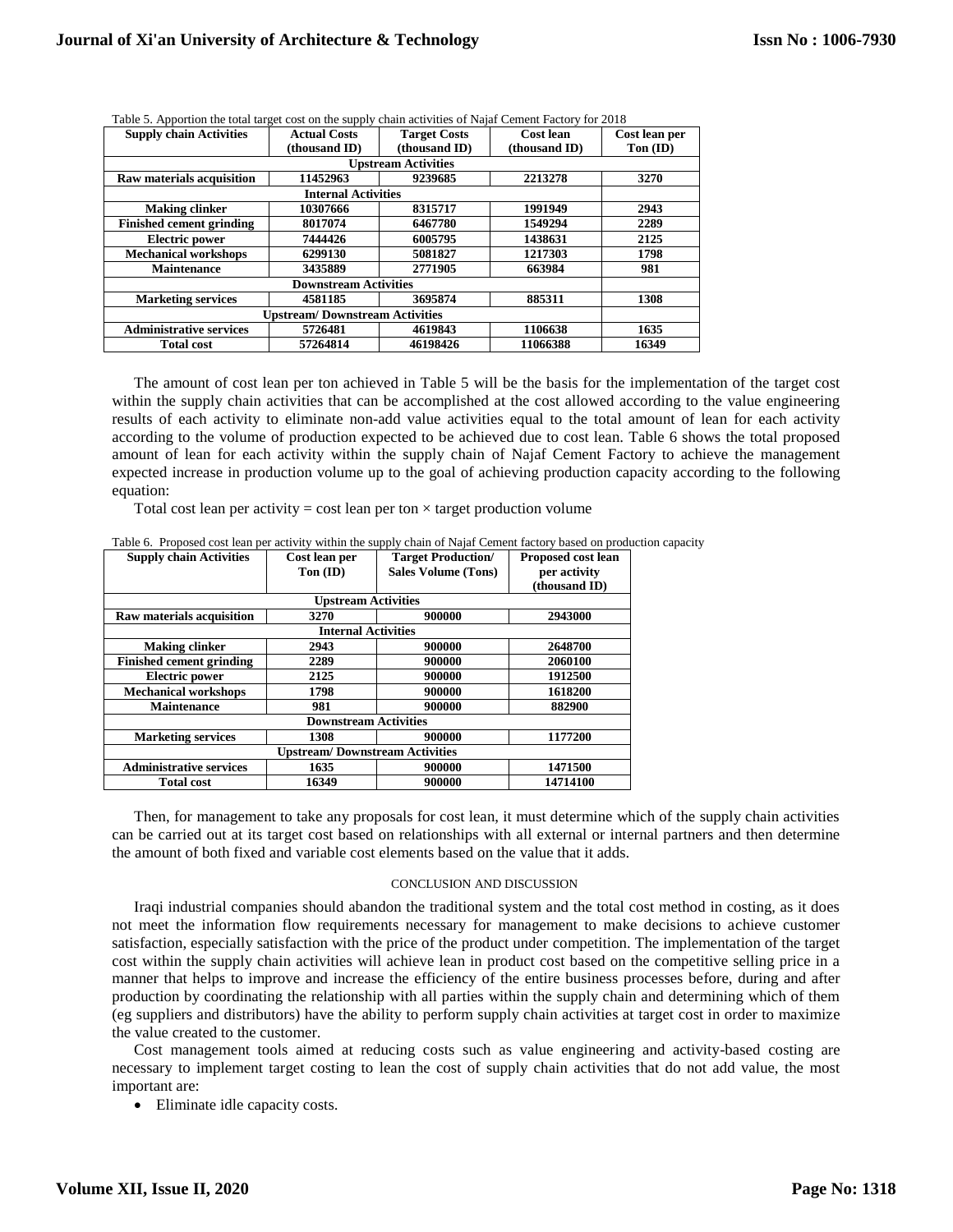- Reduce the cost of acquisition of raw materials and other supplies.
- Reduce transportation and other services and eliminate accidental costs.
- Improve productivity and reduce downtime.
- Reduce interest costs and coordinate cash and term payment methods.
- Minimize inventory costs.

Based on the results and discussion of this research, the following recommendations can be summarized which can be taken by the management of Najaf Cement Factory to lean product cost and reach a competitive price in the light of the quality of the product that satisfies the customer:

- Adopting the target costing as a basis in determining the cost of each activity within the supply chain according to the value-added by each activity, thus eliminating the idle capacity costs in each activity.
- Reduce the costs of procurement of raw materials and other supplies through direct negotiations with suppliers and conduct contracts in proportion to the cost allowed for each activity within the target cost.
- Careful selection of suppliers in terms of price, quality and delivery time.
- The cost of materials used in cement production can also be lean by conducting value engineering of the product and determining whether it can be replaced by waste materials or by-products from other manufacturing processes, to the extent that such replacement can be carried out without adversely affecting plant operations, product quality or the environment.
- Negotiation can also be conducted with suppliers of other services, such as maintenance and transportation and obtaining them at differential prices rather than providing directly.
- Improve productivity and increase work efficiency for permanent workers to reduce the number of temporary workers.

## REFERENCES

- [1] Corakci, M. Alper (2008) An Evaluation of Kitting Systems in Lean Production. Master thesis, University College of Borås.
- [2] Lockamy, A. & Smith, W. I. (2000) Target costing for supply chain management: criteria and selection. Industrial Management and Data Systems, 100(5), 210–218.
- [3] Romney, Marshall B. & Steinbart, Paul J. (2018) Accounting Information Systems. 14thEd. Harlow, England, Pearson Education Limited.
- [4] Kannegiesser, M. (2008) Value Chain Management in the Chemical Industry: Global Value Chain Planning of Commodities. Berlin, Germany, Physica-Verlag Heidelberg.
- [5] Barfield, Jesse T., et al. (2001) Cost Accounting: Traditions and Innovations. 4thEd. USA, South-Western, Cincinnati, OH.
- [6] Amusawi, E. G., Almagtome, A. H. & Ameer, S. S. (2019). Impact of Lean Accounting Information on The Financial performance of the Healthcare Institutions: A Case study, Journal of Engineering and Applied Sciences, 14(2), 589-399.
- [7] MELO, R.S.S. (2015) Guidelines for target costing introduction in the real estate products development process. Dissertation (Doctorate), University of Campinas.
- [8] Hansen, Don R. et al. (2009) Cost Management: Accounting and control. 6thEd. USA, South-Western, Mason, OH.
- [9] Tinoco, Juan C. (2004) Implementation Of Lean Manufacturing. Master thesis, University of Wisconsin-Stout.
- [10] Carvalho, C. P., et al. (2019) Value stream mapping as a lean manufacturing tool: A new account approach for cost saving in a textile company. International Journal of Production Management and Engineering, 7(1), 1-12.
- [11] James, J. (2012) Impact of Lean production on workers' exposure to risk in modular home building manufacturing. Master thesis, Louisiana State University.
- [12] Berlin, C. & Adams C. (2017) Production Ergonomics: Designing Work Systems to Support Optimal Human Performance. London, Ubiquity Press.
- [13] Groover, M. P. (2010) Fundamentals of modern manufacturing: materials, processes, and systems. 4thEd. USA, John Wiley & Sons, Inc.
- [14] Rajgopal, J. (2019) Supply Chains Definitions & Basic Concepts. University of Pittsburgh. Available from: https://www.pitt.edu/~jrclass/sca/notes/1-Overview.pdf
- [15] Beamon B.M. (1998) Supply chain design and analysis: models and methods. Int. J. Production Economics, 55, 281-294.
- [16] Turner, L. et al. (2017) Accounting Information Systems Controls and Processes. 3thEd. USA, John Wiley & Sons, Inc.
- [17] Lu, D. (2011) Fundamentas of Supply Chain Management. bookboon.com. Available from: https://bookboon.com/en/fundamentals-ofsupply-chain-management-ebook
- [18] Jarivala, Pro. S. (2015) Value Chain Analysis Tool of Strategic Cost Management. International Journal for Research in Management and Pharmacy, 4(2), 14-17.
- [19] Ugochukwu, P. et al. (2012) Lean in the supply chain: A literature review. Management and Production Engineering Review, 3(4), 87-96.
- [20] Carvalho H. & Machado V. C. (2011) Integrating Lean, Agile, Resilience and Green Paradigms in Supply Chain Management (LARG\_SCM), in Supply Chain Management, Pengzhong Li, Rijeka, Croatia: InTech, 27-48.
- [21] Kováč, M. (2013) Lean supply chain management. Transfer inovácií, 28, 3-7.
- [22] Hilton, Ronald W. & Platt, David E. (2014) Managerial Accounting: Creating Value in a Dynamic Business Environment. 10thEd. New York, USA, McGraw-Hill Education.